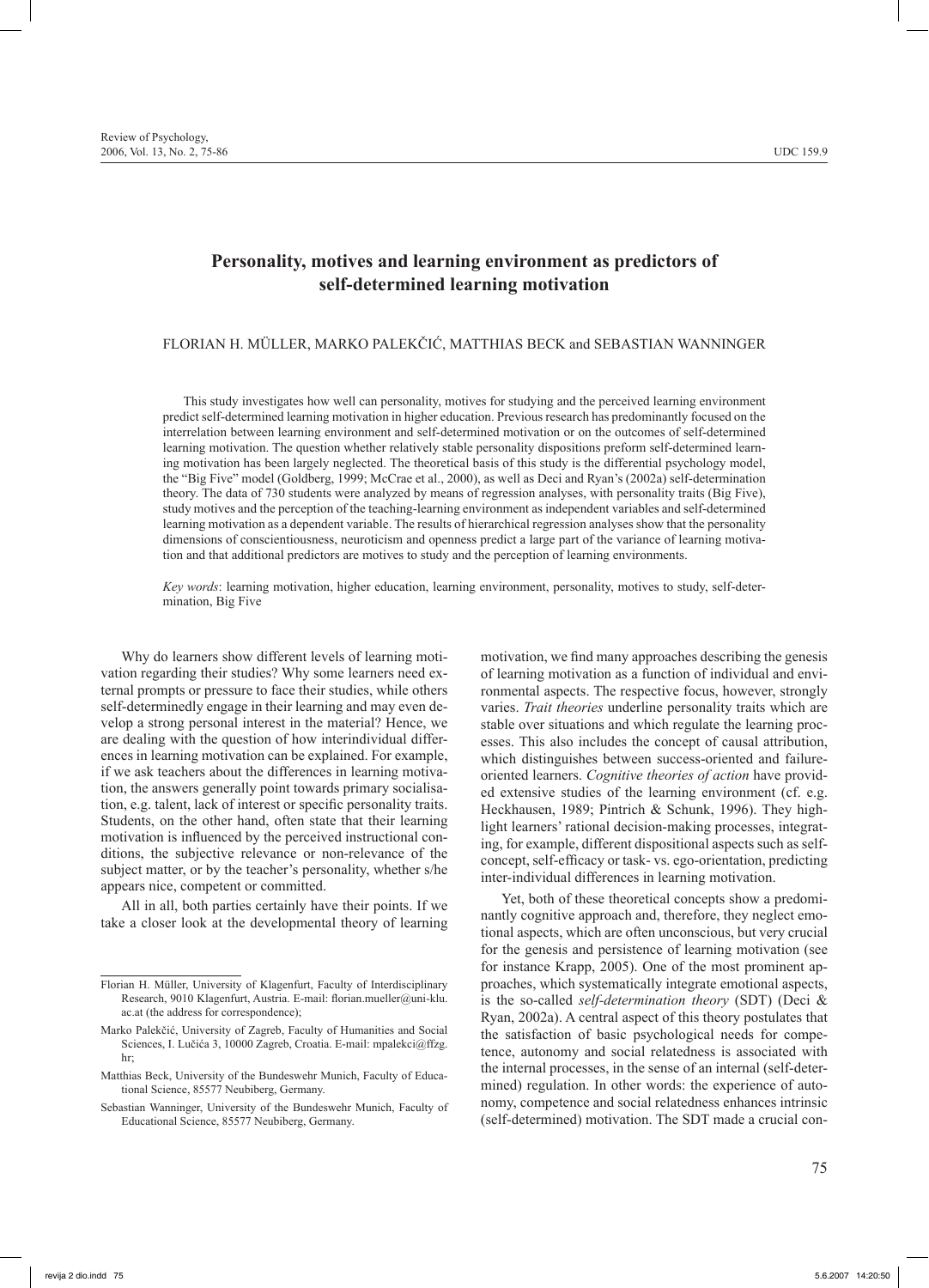tribution for teaching-learning research and has served as a theoretical foundation for studies, which are, for example, investigating the interdependence of learning environment, emotional experiences, and learning motivation (see for instance Deci & Ryan, 2002b; Reeve, 2002; Lewalter, 2005). Particularly, emotional qualities and motivational orientation have been examined in relation to learning environments or learning results.

For our concern, however, it is also of interest to explore the question whether personality traits play a decisive role in intrinsic learning motivation, too. The starting point of this discussion is the noticeable stabilisation of learning motivation with age (e.g. at university or in further education). For example, learning motivation as well as subjective interest remain relatively stable at the university level in comparison to high school (cf. e.g. Fazey & Fazey, 1998; Müller & Palekčić, 2005a). We find many possible explanations for the growing stability of learning motivation in higher or further education, which are, directly and indirectly, of particular relevance for our research questions:

1. First, we certainly have to mention the subjective perception of the teaching-learning environment (cf. e.g. Prenzel, 1993, 1996). However, these only explain a moderate part of the variance of learning motivation. One of our Croatian studies showed that students' self-determined motivation remains stable over a period of three years, although the students' perception of the learning environment has grown more and more sceptical during this time (Müller & Palekčić, 2005b).

2. A further explanation lies in the opportunity of realising own interests and the autonomous study or subject choice at the university. Mature students have more choices. On the other hand, their personality and their interests are more stable and this enhances the possibility that the choice of studies actually improves the fit between the student and the environment. The second explanation states that the relatively stable internal dimensions significantly influence the person-environment interaction. This study investigates the assumption that personality (among other aspects) is one's basis of choice motives, as well as of motivational processes. Yet, it is also possible that, for instance, the personality traits of students are not of relevance solely regarding their learning motivation, but they also act in the perception of the teaching-learning environment. If we follow this assumption, we might find that the known correlations between the perceived environment and learning motivation have been overrated since they do not take learner's personality into account.

This study examines to what extent could the choice of study programme, as well as assessment of the teachinglearning environment, predict self-determined motivation on the basis of the learner's personality. It has been repeatedly emphasised that the motives for choosing the topics at university or in further education are crucial for experience and behaviour in learning settings (e.g. Heublein & Sommer, 2002; Kade & Seiter, 1995).

*Big Five personality and learning*. One of the most famous personality inventories, going back to the beginnings of differential psychology, is the adjective-trait model, which is based on the five personality factors (BIG FIVE): conscientiousness, openness, extraversion, agreeableness and neuroticism (see, for example, Costa & McCrae, 1995). According to the Five Factor Theory (FFT) (McCrae et al., 2000), the five personality factors are conceptualized as 'basic tendencies' which constitute an endogenous psychological foundation for the so called 'characteristic adaptations' like self-concept, personal strivings, habits or attitudes. These characteristic adaptations are associated with 'external influences' (like cultural norms or life event). For our research it is important to mention that characteristic adaptations and external influences are dynamically interlinked with the 'objective biography' (behaviour like emotional reactions or career shifts). Following this approach, behaviour and experience are a function of characteristic adaptations (including the self-concept) and external influences. But it has to be highlighted that these basic tendencies are absolutely independent of any external environmental factor. They are endogenous.

Personality, in the sense of the Big Five model, has been investigated in psychology and educational science in relation with learning performance, learning strategies, the attitude towards learning as well as motivation (cf. e.g. Blickle, 1996; De Raad & Schouwenburg, 1996). The dimensions conscientiousness, openness and neuroticism, in particular, have shown to be relevant predictors of aspects of learning processes and results. Conscientiousness correlates with learning discipline, dedication, high level of self-organised learning, but also with clear targets and better academic performance – for example, at university (Entwistle & Tait, 1996; De Fruyt & Mervielde, 1996). The fact that conscientiousness correlates with intrinsic motivation and a positive attitude towards learning (see, for example Entwistle, 1988) is of special interest for our study. Openness correlates with a deep approach to learning (Blickle, 1996), general interest in subject matters and contexts, as well as with the intrinsic motivation (Entwistle, 1988) or e.g. with flow experience and willingness to learn.

On the other hand, learners showing a high level of neuroticism tend to adopt a surface approach to learning. They are more failure-oriented, show a higher degree of external motivation and poorer learning performance. We also find indications for subject specific accentuation of the Big Five dimensions. For instance, for the teaching profession, in addition to the mentioned dimensions, the extraversion scale was also identified as significant for the perceived competence in the classroom and the experience of success or problems in the class (e.g. Mayr, 2006; Urban, 1984, 1992).

However, the application of the Big Five personality model for the prediction of behaviour and experience is controversial. Critics have pointed out that a functional model of the development of personality is missing. Also,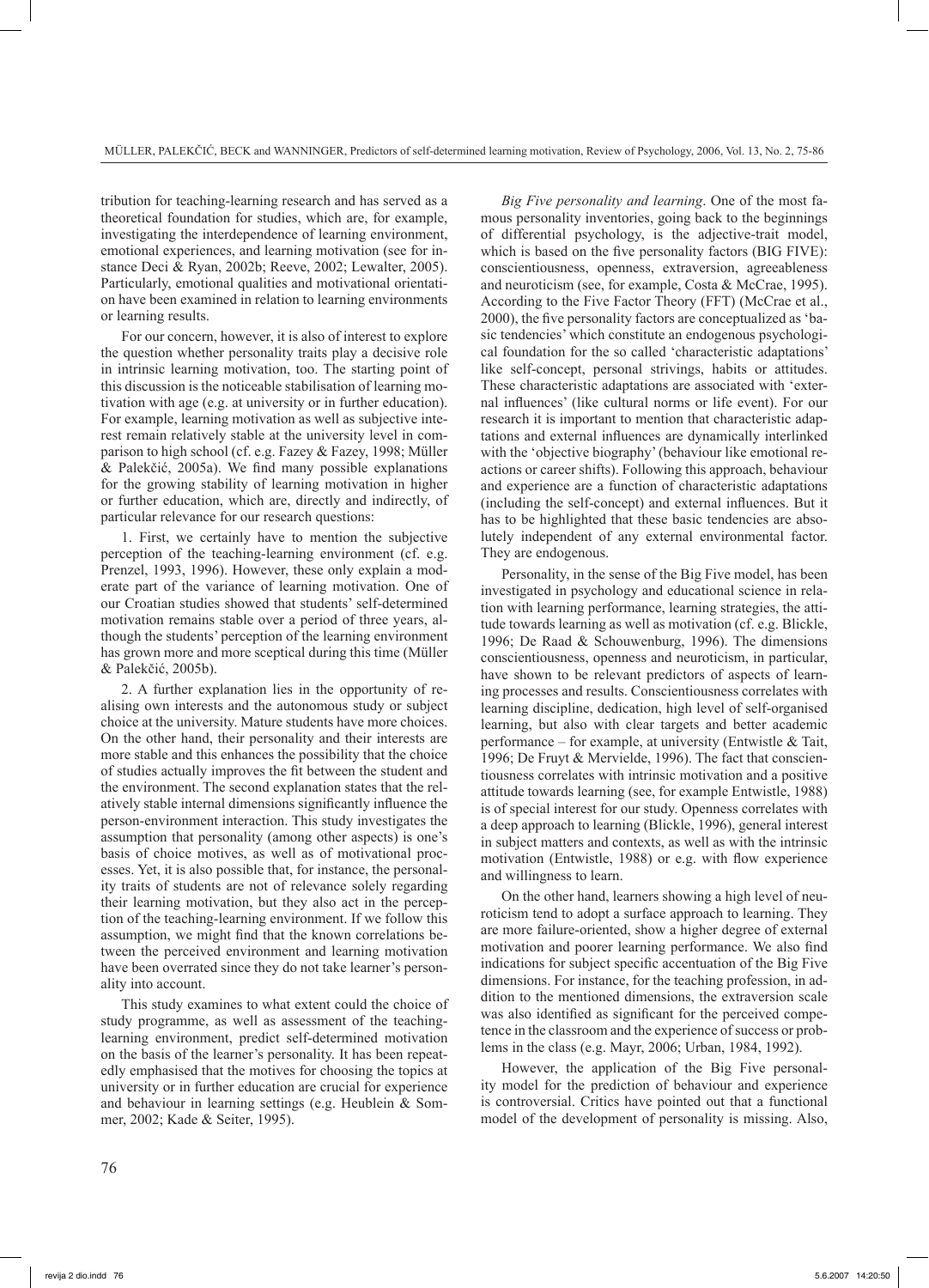they have criticised the conception as unspecific with respect to the situational context and they have underlined that individual differences of the stability of personality are ignored. It is possible that people describe their personality depending on their current social role. This means that the description of their personality (conducted by themselves, as well as by others) varies (e.g. Sheldon, Ryan, Rawsthorne & Ilardi, 1997).

Nevertheless, the Big Five model appears adequate for our explorative approach to investigate the significance of stable personality traits, motives and environment evaluations regarding learning motivation in higher education. Also because, for example, Barrick and Mount (1993) point out that in weak situations (high level of autonomy) the personality structure is of higher relevance for the prediction of behaviour than in repressive, firmly structured environments (strong situations). In higher education, we can speak of a weak situation, in particular if the student has chosen his/her's course of studies him/herself, or if we talk of rather open, not so structured studies, which we are likely to find in the faculties of Arts and/or Social Sciences.

*Self-determination theory (SDT)*. The self-determination theory of motivation has been successfully reviewed and elaborated in the fields of psychology and educational sciences over the last two decades (cf. Deci & Ryan, 2002a). The SDT distinguishes between intrinsic and extrinsic motivation. Intrinsic motivation is self-determined and is not prompted by external contingencies. Extrinsic motivation, in contrast, is instrumental, and actions are perceived as externally controlled. This dichotomous conception of motivation (intrinsic vs. extrinsic), however, has been replaced within the SDT by a continuum of self-determination (see



*Figure 1*. The continuum of self-determination (Deci & Ryan, 2002a, p. 16)

Figure 1). Regulatory styles with different qualities are conceived regarding their respective level of self-determination. It differentiates between amotivation, four qualitative regulatory styles of extrinsic motivation and intrinsic regulation (intrinsic motivation).

*Amotivation:* Amotivation is defined by "non-regulation" and, according to the SDT, does not describe a motivated act as it lacks a target-oriented act. Deci and Ryan only speak of motivation when there is an intention to act.

*External regulation*: External regulation conforms with the traditional definition of extrinsic motivation (see above).

*Introjected regulation:* Introjected regulation includes acts aimed at contingencies that relate to one's self-esteem, such as learning in order to impress others or because "it is expected" to act in a certain way. The cause of action may be rooted in one's self, yet shows a very low level of self-determination. An example of introjected regulation would be, if a student only visits class, because he believes that a "proper" student has to regularly attend lectures. The learner, hence, has internalised external expectations and has relocated the act of control from the "outside" to the "inside".

*Identified regulation:* Here, the focus lies on the personal relevance of an act. This is also the case, for example, when a learner identifies with the values and objectives of his/her studies and also integrates them, e.g. a student may not be interested in the subject, but is nevertheless personally interested in the exams since s/he wants to finish her/his degree successfully. In the words of the SDT, the learner regulates his/her behaviour due to his/her identification with the longterm objectives.

*Integrated regulation:* More than any other extrinsic regulatory style, integrated regulation depends on self-determination. This regulatory style results from an integration of the accepted values into the coherent sense of self. These values coexist harmoniously alongside other aspects of the self (Deci & Ryan, 1994, pp. 6-7). This regulatory style comes very close to intrinsic, self-determined regulation and is very difficult to empirically distinguish from intrinsic regulation.

*Intrinsic regulation*: Intrinsic motivation is the prototype of self-determined motivation (see Figure 1) and shows an inherent tendency to seek out novelties, challenges, knowledge and positive emotional experience (see the concept of flow). Following the SDT, we could say that people are intrinsically regulated, when they do what they want to do. Self-determination, hence, can be described as the subjectively perceived 'fit' between the self and the act.

The development and maintenance of self-determined regulation depends, according to the SDT, on satisfying one of three basic needs (for autonomy, competence and social relatedness) (Deci & Ryan, 2002a). These basic needs are essential for the optimal functioning of our psychological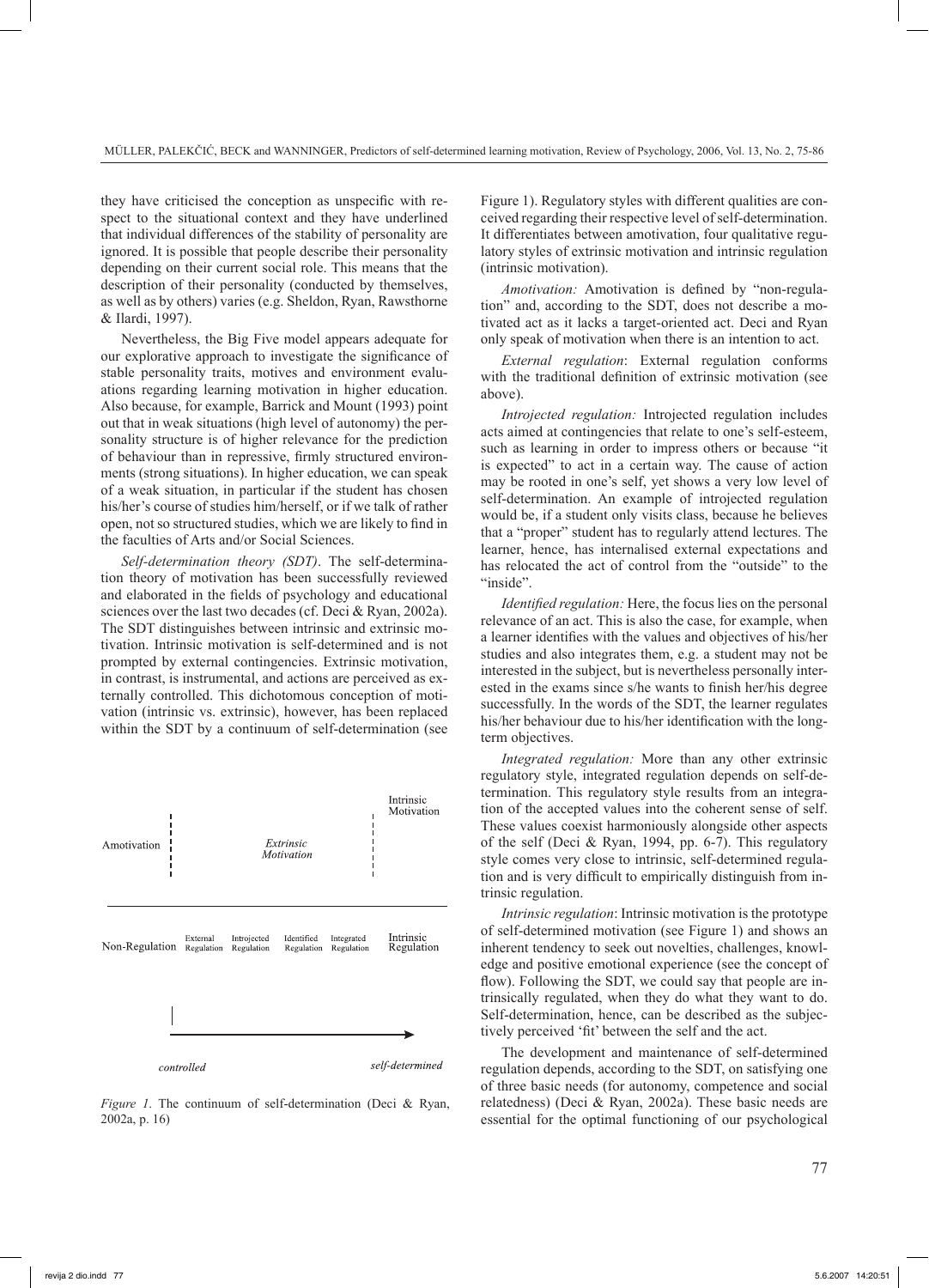processing and control systems. Therefore, basic psychologial needs are to be understood as a part of an integral system of functioning and they inform us about the quality and function of the person-environment interaction. If this system is disturbed and the person is not able to change the person-environment interaction, then the quality of internal regulation changes. For example, the learner is no longer intrinsically, but rather extrinsically motivated. If we follow this approach, we will find that the emotional state, the satisfaction of autonomy, competence and social relatedness, is crucial for the development and maintenance of the selfdetermined forms of learning motivation.

The relevance for educational science and the practical educational relevance of the SDT became apparent on two different levels:

1. Self-determined regulatory styles in educational settings correlate with the emotional and cognitive qualities of the learning processes and their outcomes. This research approach regards motivation as an independent variable (for a concise summary see e.g. Reeve, 2002; Schiefele & Schreyer, 1994). Correlation studies in educational psychology showed that autonomous motivation is associated with academic achievement (in particular long-term), as well as with the high level of self-perceived competence (e.g. Black & Deci, 2000; Cote & Levine, 2000, Schiefele & Schreyer, 1994). Furthermore, intrinsic motivation involves more complex processes of understanding and learning strategies (Schiefele, 1996). It is followed with a higher level of course adjustment (Black & Deci, 2000), general satisfaction with studies (Heise, Westermann, Spies & Schiffler, 1997), as well as with well-being (e.g. Levesque, Zuehlke, Stanek, & Ryan, 2004), creativity (Amabile, 1985) and higher selfesteem (Deci & Ryan, 2002a, Crocker, Luhtanen, Cooper & Bouvrette, in press). Self-determined learning motivation can result in a long-term thematic dispositional interest, even after graduation (Krapp, 2002).

2. The concept of basic psychological needs can predict the development and stabilisation of internal regulation (e.g. intrinsic regulation). Hence, the genesis and maintenance of self-determined motivation depends on the satisfaction of the three basic needs (see, for example, Krapp, 2005). At this point, it becomes apparent how educational sciences can profit from basic needs research. The basic needs can be emphasised, complemented and clarified by the principles of constructivist approach to teaching and learning, which emphasises the importance of being an active learner and learning as a social activity. Bringing together the SDT with constructivist approaches seems very promising - as the SDT underlines the emotional qualities - whereas a constructivist teaching-learning philosophy focuses on situational knowledge acquisition (see, e.g., Stark & Mandl, 2000).

Even though we still lack empirical findings for the verification of the theoretical connection, especially in real, practical environments, there are some favourable results mostly deriving from correlational research. Learning environments which support autonomy support the maintenance

and enhancement of self-determined learning motivation (for example, offering a choice regarding the objectives or providing learning organisation and cooperation, as well as enthusiastic teachers - as motivated role models) (e.g. Deci & Ryan, 2002b; Black & Deci, 2000; Lewalter, 2005; Levesque Zuehlke, Stanek & Ryan,, 2004; Patrick, Hisley & Kempler, 2000; Williams & Deci, 1998). Informative feedback, which is not perceived as 'policing', as well as appropriate challenges or the direct experience and acknowledgement of effectiveness and learning progress, are of relevance in supporting competence. Learning environments in which the practical context, multiple perspectives and social learning are empasised, where the focus is on problem solution and where the subjective relevance of the contents is underlined (Ramseier, 2001), show a higher level of positive correlation) with self-determined learning motivation, although it varies depending on the setting (cf. e.g. Prenzel, Kramer & Drechsel, 2001; Müller & Louw, 2004).

Certainly, the conditions of instruction and interactions within the learning setting itself are strong indicators of motivational learning processes. However, they only predict a moderate part of the variance of (self-determined) learning motivation. Intra- and interindividual differences in learning motivation also depend on personality traits, such as rational assessments and decisions, or can be predicted by the motives to study, individual objectives and plans, initial interests or the general and subject-related pre-knowledge (Tobias, 1994). This study focuses on the interdependence of personality traits, motives of studying and the perception of the study environment and investigates their relevance for self-determined learning motivation.

### **METHOD**

#### *Study design*

This study assumes that personality, motives to study and the perception of the learning environment are decisive preconditions for learning motivation at the university level (dependent variable). A hierarchical regression analysis reviews the question of how the motives for the choice of studies and

| Table 1                                                               |
|-----------------------------------------------------------------------|
| Content structured trait blocks of the hierarchic regression analysis |
| (dependent variable: self-determination index of motivation: SDI)     |

| 1. Personality    | 2. Motives of<br>studying | 3. Perceived learning<br>environment (basic<br>needs) |
|-------------------|---------------------------|-------------------------------------------------------|
| Conscientiousness | Moratorium                |                                                       |
| Neuroticism       | Low requirements          | Social relatedness                                    |
| Extraversion      | External motives          | Support of competence                                 |
| Agreeableness     | Social motives            | Support of autonomy                                   |
| Openness          | Personal interest         |                                                       |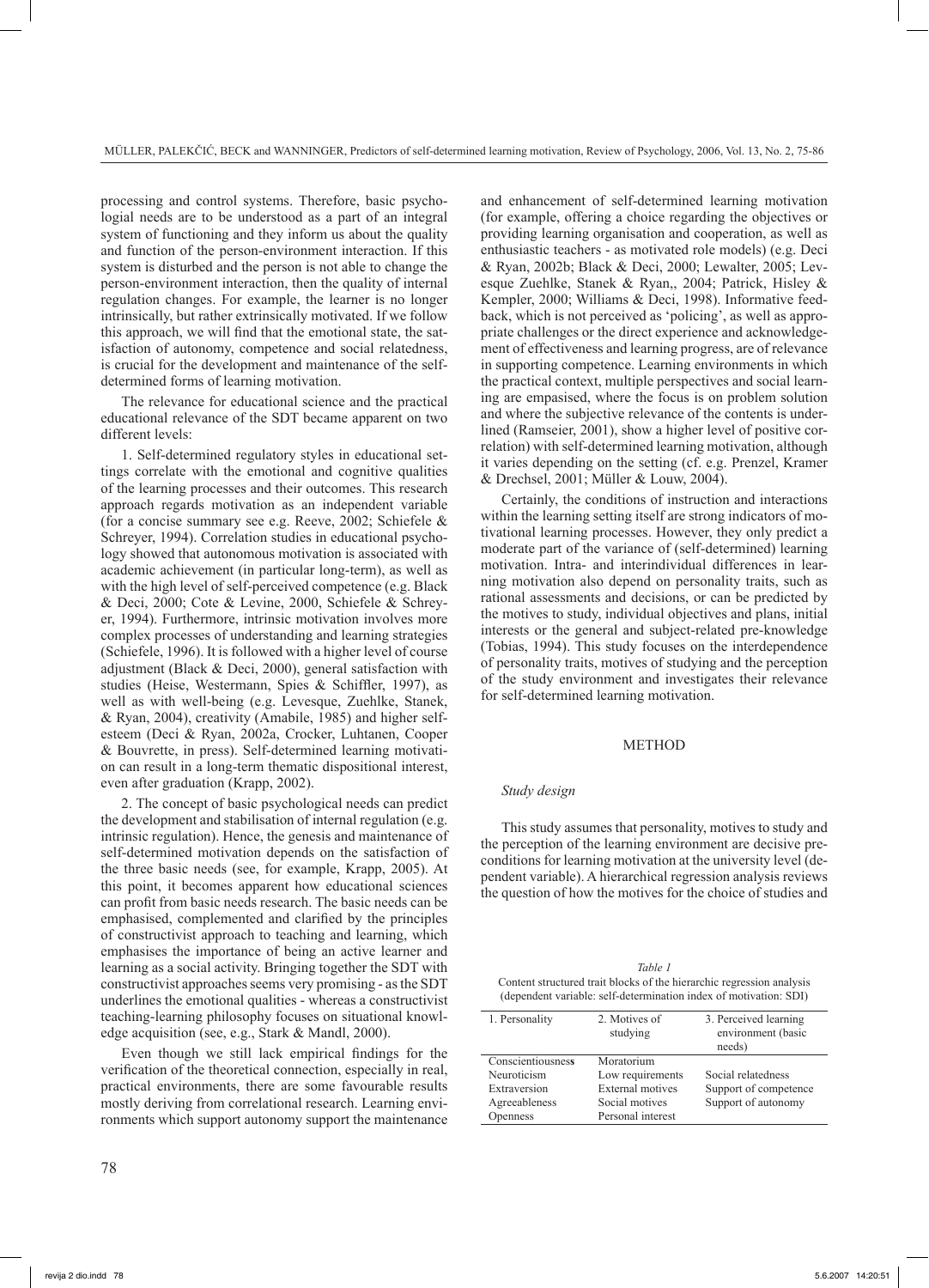the perception of the environment can further increase the accounted variance of personality regarding the criteria of self-determined learning motivation (see Table 1).

The following assumptions are based upon these theoretical considerations and our own research findings (Müller & Louw, 2003; Müller, Palekčić, & Radeka, 2006):

1. The personality traits *conscientiousness* and *openness*  should reveal a positive and *neuroticism* a negative account for the variance of self-determined motivation (SDI<sup>1</sup>).

2. Due to the conceptual connection of the constructs, the motive to study something of *personal interest* should show a high additional explanatory value for self-determined motivation. Here, we assume that for the group of students of Arts and Social Sciences the correlation between the *social motive* (like helping others) and learning motivation is positive. We expect the opposite regarding the relation between the motive of *low requirement ("because it is easy")* and self-determined learning motivation (see appendix).

3. Following the self-determination theory, we assume for the teaching-learning environment that the perceived support of the three basic needs can account for the additional variance of the SDI. Furthermore, we expect a higher prediction score of social relatedness regarding self-determined motivation, than for the support of autonomy and competence (see also Müller & Palekčić, 2005a, 2005b) – not only because of the different fields of studies, but also because of the rather collective-oriented culture in South-East-European countries (see, e.g. Hofstede, 2001).

### *Instruments*

The English versions of all scales were translated in Croatian. To prevent translation inaccuracy, as well as potential difficulties in understanding the items, the Croatian version was then re-translated into English, followed by a few adjustments of some items. In the following sections, we introduce the sample instruments and the central statistical value of the scales. Items of the respective scale can be found in the appendix.

*1. Personality questionnaire (BigFive).* For the assessment of the aspects of the Big-Five personality model, we used a reduced version of a Big Five inventory (Goldberg, 1999). We used a reduced version of the Big Five (34 items)<sup>2</sup>. Due to the eigenvalue plot of a factor analysis (varimax rotation) (eigenvalue for the first 7 main components: 6.70 (1), 2.92 (2), 2.57 (3), 2.14 (4), 1.91 (5), 1.28 (6), 1.10 (7)) and the factor structure we were able to compute a five factor solution, which accounts for 47.8% of the total variance. The instrument alltogether reveals satisfactory characteristics (see also Table 3 Results section and Appendix).

*2. Questionnaire assessing the motives of studying3 .* The motives for studying were assessed using five scales (two to five items each) (Müller, Louw, & Müller, 2001; see also Heublein & Sommer, 2002; Windolf, 1994). Following are examples of items used:

- (1) moratorium ('…because I want to gain other experiences before a routine job');
- (2) low requirements ('…because the field of study has the reputation of not being too difficult');
- (3) external motives ('…in the expectation of a good income');
- (4) social motives ('…because my studies provided me with the possibility of helping other people'); and
- (5) personal interest ('...because the field of studies corresponds to my talents and leanings') (see also appendix).

The principal component analysis provides the following eigenvalue plot: 2.63 (1), 2.62 (2), 1.50 (3), 1.37 (4), 1.37 (5), 0.95 (6), 0.72 (7). The total account of variance is 69.7%.

The motives for studying were collected in retrospect. However, a three year longitudinal study revealed that these motives remained relatively stable over three time points  $(1<sup>st</sup>)$ to  $3<sup>rd</sup>$  year at the university) in a sample of  $N = 104$  Croatian university students (for the description of this sample see also Müller & Palekčić, 2005b). The scales, therefore, hardly measure the socialising effects of studying.

*3. Assessment of the teaching-learning environments: basic needs.* According to the SDT, the three basic needs are not to be perceived as separate dimensions (see also Prenzel, 1996). Hence, social relatedness, support of autonomy and support of competence are intercorrelated (Table 5). The descriptive statistics of these scales is shown in Table 4.

*4. Qualities of learning motivation* (cf. Vallerand Vallerand, Pelletier, Blais, Briere, Senecal & Vallieres, 1992*)*. Following the self-determination theory, we included the dimension of amotivation, as well as three motivational regulatory styles of extrinsic motivation (external, introjected and identified) and intrinsic learning motivation (see Table 1 For this study, we computed the so-called Self Determination-Index 4 and appendix). The principal component analysis shows a

<sup>(</sup>SDI), which shows the level of perceived self-determination at the university (cf. Levesque, Zuehlke, Stanek & Ryan, 2004). It is based upon the following calculation:  $SDI = (2 \times \text{intrinsic motivation}) + \text{iden}$ tified regulation – introjected regulation –  $(2 \times$  external regulation). High scores of the SDI indicate self-determination, whereas low results indicate perceived control.

In a pilot study with Croatian university students we tested this reduced version of the battery (34 items) and found high correlations

with the original scales from the 'ipip-page' from Goldberg (1999) (50 items).

<sup>3</sup> Motives for studying are reasons for the decision to choose a certain field of study. By contrast, learning motivation describes the perceived quality of an experience in a learning process.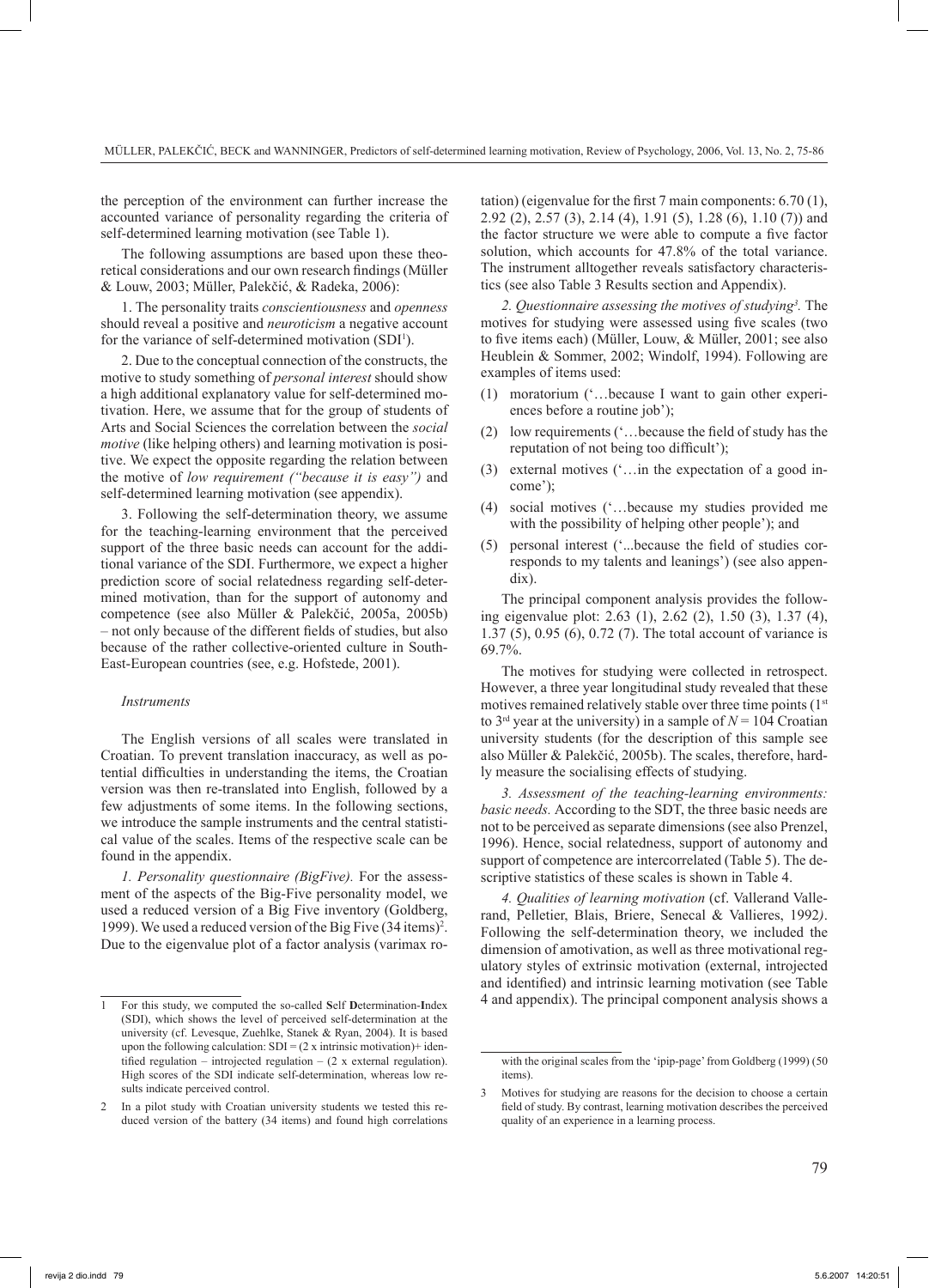five factor structure consistent with the theory (eigenvalue: 4.8 (1), 2.4 (3), 1.3 (3), 1.2 (4), 1.1 (5), 0.7 (6); total account of the variance: 61.1%). Not only does the questionnaire fit the specific Croatian sample, but factor analysis results also provide evidence for the simplex structure of motivational regulatory styles; on the continuum of self-determination, adjacent regulatory styles show a higher intercorrelation, whereas regulatory styles lying further apart show negative or no association (see also Table 5).

#### *Participants*

From 2003 to 2006, the questionnaires were administered to 730 students of Arts and Social Sciences at a Croatian university (see Table 2). The students had a mean age of 20.78  $(SD = 2.1)$ , 83% of them were female. Ten percent of the students had been at university for four years. The rest of the participants were studying from 1 to 3 years. The students were told that their data would remain anonymous and they were also offered the option of declining participation in the study.

*Table 2* Students' fields of studies

|                                                 | $\boldsymbol{n}$ | valid % |
|-------------------------------------------------|------------------|---------|
| Cultural sciences                               | 9                | 1.2     |
| Psychology                                      | 41               | 5.7     |
| Croatian language                               | 52               | 7.2     |
| Language studies (English,<br>German or French) | 354              | 48.9    |
| Sociology                                       | 32               | 4.4     |
| Educational science                             | 74               | 10.3    |
| History                                         | 90               | 15.1    |
| Geography                                       | 30               | 4.2     |
| Philosophy                                      | 21               | 3.0     |
| Missing                                         | 27               |         |
| Total                                           | 730              | 100     |

#### **RESULTS**

Table 3 presents the scale scores for the Big-Five personality questionnaire. Since few original items were dropped out, the level of mean scores cannot be interpreted. In this sample we expected a higher score of agreeableness compared to other dimensions of the Big Five model. We also found a significant difference between the group of psychologists, sociologists and students of educational sciences (*N*  $= 119$ ;  $M = 4.15$ ,  $SD = 0.45$ ) and the rest of the students (*M*  $= 4.01$ , *SD* = 0.61;  $t(586) = 7.57$ ;  $p < .02$ ) regarding their agreeableness scores.

The results of the descriptive statistics in Table 4 reveal that students are hardly amotivated and show mean scores

*Table 3* Descriptive statistics of personality dimensions

| Personality       | М    | SD   | $\alpha$ | items | skewness | $\boldsymbol{n}$ |
|-------------------|------|------|----------|-------|----------|------------------|
| Conscientiousness | 3.54 | 0.72 | .76      | h     | $-22$    | 712              |
| Neuroticism       | 2.48 | 0.69 | 79       | 8     | .54      | 715              |
| Extraversion      | 3.71 | 0.66 | 83       | 8     | $-23$    | 710              |
| Agreeableness     | 4.08 | 0.58 | 77       |       | $-1.04$  | 716              |
| Openness          | 3.80 | 0.81 | 74       | ৲     | $-.67$   | 713              |

*Note.* Scales: 1=disagree, 5=agree.

*Table 4* Descriptive statistics

| Variables                                   | M    | SD   | $\alpha$ | items          | $\boldsymbol{n}$ |
|---------------------------------------------|------|------|----------|----------------|------------------|
| <b>Motivational Regulations</b>             |      |      |          |                |                  |
| Amotivation                                 | 1.68 | 0.78 | .80      | 3              | 722              |
| External regulation                         | 2.81 | 0.89 | .60      | 3              | 719              |
| Introjected regulation                      | 3.48 | 0.76 | .74      | 4              | 723              |
| Identified regulation                       | 4.01 | 0.70 | .75      | 3              | 721              |
| Intrinsic motivation                        | 3.37 | 0.89 | .90      | 3              | 722              |
| Self-Determination-Index (SDI) <sup>1</sup> | 1.64 | 3.36 | L,       | ۰              | 715              |
| <b>Motives to study</b>                     |      |      |          |                |                  |
| Moratorium                                  | 2.47 | 0.95 | .71      | 3              | 723              |
| Low requirements                            | 1.67 | 0.79 |          | 2              | 723              |
| External motives                            | 3.10 | 0.98 | .78      | 3              | 721              |
| Social motives                              | 3.20 | 1.09 |          | $\overline{c}$ | 723              |
| Personal interest                           | 4.37 | 0.66 | .74      | 3              | 721              |
| Perceived learning environment              |      |      |          |                |                  |
| (basic needs)                               |      |      |          |                |                  |
| Support of autonomy                         | 2.98 | 0.79 | .83      | 4              | 720              |
| Support of competence                       | 3.24 | 0.74 | .78      | 4              | 718              |
| Social relatedness                          | 3.60 | 0.69 | .78      | 4              | 722              |

Note. Scales: 1=disagree, 5=agree (does not apply to SDI). <sup>1</sup>SDI can score a maximum of +12 (highest level of self-determination) and a minimum of -12 (highest level of perceived control).

below the mid-point of the scale regarding extrinsic regulation. Furthermore, on the continuum of self-determination we found higher mean scores for the introjected regulatory style, related to self-esteem contingencies. Most of the participants perceive themselves as highly identified, regulated, as well as rather intrinsically motivated in their studies. The so-called self-determination index (SDI) is computed from all of the five motivation variables and it demonstrates that most of the students are moderately self-determined (see table footnote).

It seems that personal interest and social motive are far more important for the motives to study that are moratorium or low requirements (Table 4, see also appendix). External motives, such as status associated with the degree or the expectation of a higher income, hold an intermediate position. As expected, a group-related assessment regarding social study motives displays higher scores for the combined group of psychologists, sociologists and educationists  $(N = 121; M = 3.82, SD = 0.84)$  compared to the rest of the students  $(M = 3.03, SD = 1.08; t(593) = 7.57; p<.001)$ . The evaluation of perceived basic needs varies (Table 4). The learners feel especially socially related and supported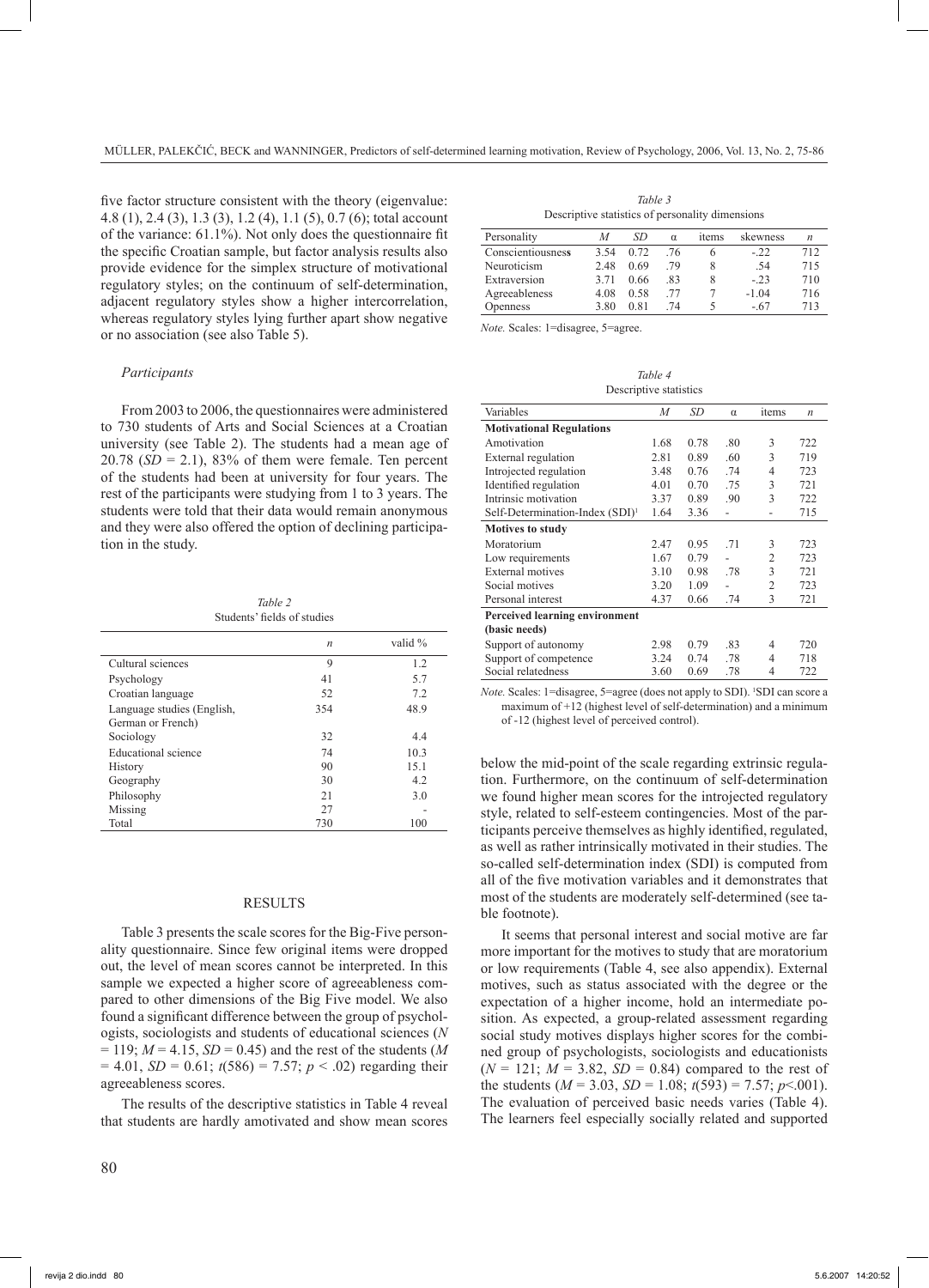|    | Tuvie J<br>Pearson correlation matrix of all relevant variables |          |          |         |         |                          |                          |                          |         |         |         |         |         |                |
|----|-----------------------------------------------------------------|----------|----------|---------|---------|--------------------------|--------------------------|--------------------------|---------|---------|---------|---------|---------|----------------|
|    |                                                                 |          | 2        | 3       | 4       | 5                        | 6                        |                          | 8       | 9       | 10      | 11      | 12      | 13             |
|    | <b>Personality</b>                                              |          |          |         |         |                          |                          |                          |         |         |         |         |         |                |
|    | Conscientiousness                                               |          |          |         |         |                          |                          |                          |         |         |         |         |         |                |
|    | Neuroticism                                                     | $-.24**$ | ٠        |         |         |                          |                          |                          |         |         |         |         |         |                |
| 3  | Extraversion                                                    | $.29**$  | $-41**$  | ٠       |         |                          |                          |                          |         |         |         |         |         |                |
|    | Agreeableness                                                   | $37**$   | $-.31**$ | $.26**$ |         |                          |                          |                          |         |         |         |         |         |                |
| 5  | <b>Openness</b>                                                 | $.09*$   | $-.10*$  | $.22**$ | $.18**$ | $\overline{\phantom{a}}$ |                          |                          |         |         |         |         |         |                |
|    | <b>Motives of studying</b>                                      |          |          |         |         |                          |                          |                          |         |         |         |         |         |                |
| 6  | Moratorium                                                      | $-.07*$  | $-.02$   | $.11**$ | $.08*$  | .04                      | $\overline{\phantom{a}}$ |                          |         |         |         |         |         |                |
|    | Low requirements                                                | $-12**$  | $.10**$  | $-.06$  | $-.07$  | $-.11**$                 | $.31**$                  | $\overline{\phantom{a}}$ |         |         |         |         |         |                |
| 8  | External motives                                                | $17**$   | $-.04$   | $.21**$ | .03     | $-.09*$                  | $.17**$                  | $.15**$                  | ٠       |         |         |         |         |                |
| 9  | Social motives                                                  | $26**$   | $-.05$   | $.14**$ | $.29**$ | $.13**$                  | .04                      | .01                      | $.18**$ |         |         |         |         |                |
| 10 | Personal interest                                               | 29**     | $-24**$  | $.23**$ | $19**$  | $.11**$                  | $-12**$                  | $-.28**$                 | $.17**$ | $.10**$ |         |         |         |                |
|    | Learning environment                                            |          |          |         |         |                          |                          |                          |         |         |         |         |         |                |
| 11 | Social relatedness                                              | $.38**$  | $-.32**$ | $.41**$ | $.33**$ | $10**$                   | .05                      | $-.09*$                  | $.14**$ | $.18**$ | $.39**$ |         |         |                |
| 12 | Support of competence                                           | $.11**$  | $-14**$  | .06     | $.13**$ | $.12**$                  | $.08*$                   | $-.04$                   | .01     | $.12**$ | $.16**$ | $.39**$ |         |                |
| 13 | Support of autonomy                                             | .04      | $-.12**$ | .05     | .03     | .02                      | $.11**$                  | .04                      | $.08*$  | $.10**$ | .05     | $.30**$ | $.58**$ | $\blacksquare$ |
| 14 | Self-determination<br>index (SDI)                               | $.48**$  | $-.30**$ | $.22**$ | $.25**$ | $.20**$                  | $-13**$                  | $-.28**$                 | .01     | $.29**$ | $.39**$ | $.44**$ | $.25**$ | $.18**$        |

*Table 5*

*Note.* \*  $p<05$ ; \*\*  $p<01$ ; relevant correlations above .30 are printed bold.

in their competence, yet show lower scores in the perceived support of autonomy.

Table 5 provides an overview on intercorrelations of all sample variables. We will only briefly discuss a few relevant correlations: the Big Five dimension conscientiousness, in particular, correlated with the social motives of study choice  $(r = .26)$ , the motive "personal interest"  $(r = .29)$ , as well as with perceived social relatedness  $(r = .38)$ , and in particular with the self-determination coefficient (SDI)  $(r = .48)$ . Neuroticism showed negative correlations with the motive "personal interest"  $(r = -.24)$ , social relatedness  $(r = -.32)$ and the SDI  $(r = -.30)$ . For extraversion, we found relations with the external  $(r = .21)$  and the interest-related motive for studying (*r* = .23), and especially with social relatedness (*r*  $=$  .41) and the SDI ( $r = .22$ ). Agreeableness showed similar relations with extraversion and correlateed with social (*r* = .29) and personal motives to study  $(r = .19)$ , with social relatedness  $(r = .33)$  and the SDI. In contrast to other reference studies, we found lower correlations between openness and variables in the learning situation (e.g. with SDI:  $r = .20$ ).

Also observed are the intercorrelations between personal interest, perceived social relatedness and the SDI with scores between .39 and .44, as well as between the motive of "low requirements"  $(r = -.28)$ , the social motive  $(r = .29)$ and the SDI. Here, we expected it to be a moderate predictor in accounting for the SDI.

The results of the hierarchical regression analysis (Table 6) indicate that the personality variables of the Big Five model (block 1) account for 28.4% of the variance of selfdetermined motivation (SDI). If we add the motives to study and the perceived basic needs, we find that each significantly enhances the prediction of the SDI to 40.1%, and finally to a total of 44.3%.

The standardised beta coefficients in Table 7 show for the first model of regression analysis that the personality dimensions conscientiousness (beta = .41)**,** neuroticism (beta = -.188) and openness (beta = .15) predict a significant part of the variance of the self-determination index (SDI), respectively. These results confirm our hypotheses (cf. hypothesis 1). The results of regression analysis give an impressive demonstration of the importance of the scale conscientiousness for internal motivational regulation.

In additon, model 2 shows that the study motive "personal interest" (beta = .22), the social motives (beta = .21), as well as the motive "low level of requirements" (beta = -.13), provide a strong variance for the SDI criteria. The external motives (status, money) also show significant explanatory effects (beta  $=$  -.08).

Model 3 integrates all sample variables into a regression model. For the three theoretically relevant aspects of environment perception (needs), only social relatedness provides significant explanatory account (beta = .18).

*Table 6* Results of the hierarchical regression analysis (1)

| Step | Predictors                |     | $R^2$ $\Delta R^2$ | df1           | df2 | Changes<br>in $F$ sign. |
|------|---------------------------|-----|--------------------|---------------|-----|-------------------------|
|      | block 1                   | .28 |                    |               | 666 | p<.01                   |
| 2    | block 1, block 2          | -40 | .12                | 5             | 661 | p<.01                   |
| 3    | block 1, block 2, block 3 | .44 | .04                | $\mathcal{R}$ | 658 | p<.01                   |

*Note*. Dependent variable: Self-determination index (SDI). Block 1: personality (Big Five); Block 2: motives to study; Block 3: perceived study environment (basic needs).

In a second regression analysis we included sex and studies (humanities / non-humanities) as control variables (dummy variables). The results show that the variables sex and studies predict a negligible part of the variance of the SDT (beta: 03 and 04, n.s.).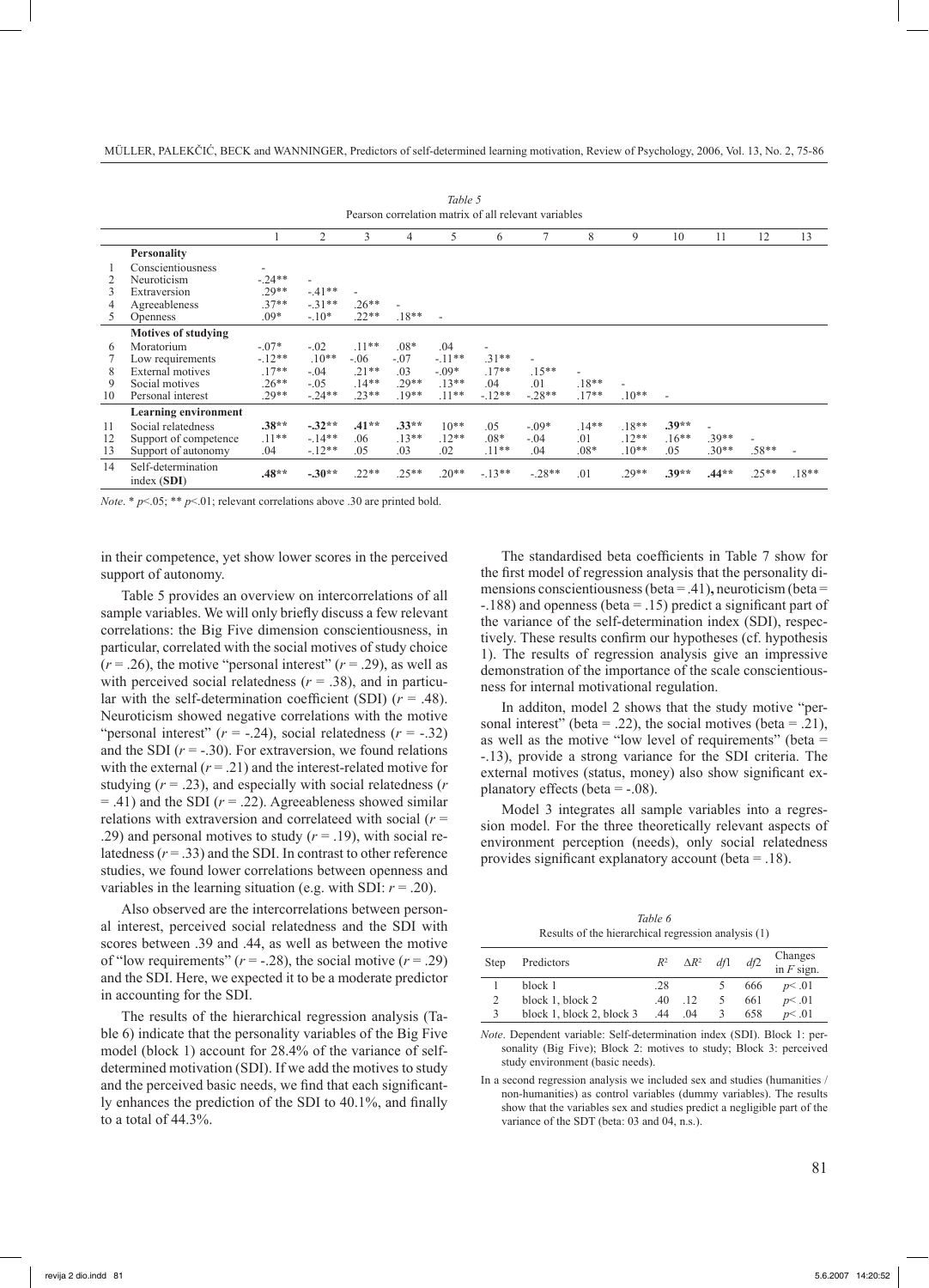|         | Variables                  | beta    | t       | p    |
|---------|----------------------------|---------|---------|------|
| Model1  | (constant)                 |         | $-4.37$ | .001 |
|         | <b>Personality</b>         |         |         |      |
|         | Conscientiousness          | .41     | 11.23   | .001 |
|         | Neuroticism                | $-19$   | $-5.08$ | .001 |
|         | Extraversion               | $-.02$  | $-0.45$ | .653 |
|         | Agreeableness              | .04     | 1.01    | .312 |
|         | Openness                   | .15     | 4.40    | .001 |
| Model 2 | (constant)                 |         | $-5.20$ | .001 |
|         | <b>Personality</b>         |         |         |      |
|         | Conscientiousness          | .32     | 9.17    | .001 |
|         | Neuroticism                | $-16$   | $-4.75$ | .001 |
|         | Extraversion               | $-.02$  | $-0.58$ | .562 |
|         | Agreeableness              | $-.02$  | $-0.44$ | .660 |
|         | Openness                   | .10     | 3.19    | .002 |
|         | <b>Motives of studying</b> |         |         |      |
|         | Moratorium                 | $-.03$  | $-0.93$ | .353 |
|         | Low requirements           | $-13$   | $-3.99$ | .001 |
|         | <b>External motives</b>    | $-.08$  | $-2.44$ | .015 |
|         | Social motives             | .21     | 6.35    | .001 |
|         | Personal interest          | .22     | 6.49    | .001 |
| Model 3 | (constant)                 |         | $-6.38$ | .001 |
|         | <b>Personality</b>         |         |         |      |
|         | Conscientiousness          | .28     | 8.23    | .001 |
|         | Neuroticism                | $-13$   | $-4.00$ | .001 |
|         | Extraversion               | $-.05$  | $-1.41$ | .159 |
|         | Agreeableness              | $-.04$  | $-1.05$ | .296 |
|         | Openness                   | .10     | 3.09    | .002 |
|         | <b>Motives of studying</b> |         |         |      |
|         | Moratorium                 | $-.06$  | $-1.77$ | .077 |
|         | Low requirements           | $-.134$ | $-4.18$ | .001 |
|         | External motives           | $-.084$ | $-2.62$ | .009 |
|         | Social motives             | .186    | 5.92    | .001 |
|         | Personal interest          | .169    | 4.99    | .001 |
|         | Perceived learning env     |         |         |      |
|         | ronment (basic needs)      |         |         |      |
|         | Social relatedness         | .179    | 4.67    | .001 |
|         | Support of competence      | .045    | 1.20    | .232 |
|         | Support of autonomy        | .069    | 1.88    | .061 |

*Table 7*

Results of the hierarchical regression analysis (2)

*Note*. Dependent variable: Self-determination index (SDI)

# DISCUSSION AND CONCLUSION

Students of Arts and Social Sciences, participants in this study, were found to have relatively stable personality traits determining internal processes of learning motivation. Students, who are conscientious and emotionally stable and open to new experiences, are more self-determinedly motivated. If we include descriptions of the Big Five dimensions (see Ostendorf & Angleitner, 2004), it is easier to interpret our findings. Hence, 'conscientiousness' is connected to a high level of belief in one's competence, aspiration or selfdiscipline. Students with high scores in this trait set clear goals, they are focused and able to continue their actions even when they feel bored. In other words: these individuals motivate themselves and are able to organise themselves, as well as their environment. According to SDT, they demonstrate the skill to create a person-environment interaction, which they experience as positive.

Students scoring higher on the 'neuroticism' scale tend to be easily distracted, to have problems in controlling their competing needs and show low frustration tolerance. A student who is strongly occupied with his/her emotions and him/herself in general, cannot invest as much energy in other actions. This obviously minimises self-determined learning motivation (cf. also the concept of autotelic personality of Csikszentmihalyi, 1993).

The trait 'openness' provides a low, yet significant contribution in accounting for the variance of the SDI. Students with higher scores feel the need, and have the incentive, to try new activities. They describe themselves as inquisitive, intellectual, interested in theory and culture (see Ostendorf & Angleitner, 2004). These traits seem to be good preconditions for a strong learning motivation, especially for students of the Arts and Social Sciences.

One's motives for studying influence one's further experience and behaviour during studying at university (cf. e.g. Snyder & Cantor, 1998; Bogler & Somech, 2002). We found the same indications in our study for learning motivation: as expected, the study motives 'personal interest' and 'low requirements' predict self-determined learning motivation. The relatively high importance of social motives can be ascribed to the specificity of this population. All this demonstrates that external motives are – to a certain extent – intraindividually consistent with self-determined motivation. A certain level of extrinsically caused choice does not necessarily undermine self-determined learning motivation (see also the correlations of certain forms of extrinsic motivation with intrinsic motivation: e.g. Lepper & Henderlong, 2000).

For the perception of the environment, only social relatedness seems to explain a part of the variance of the SDI. At first glance, the fact that support of competence plays only a minor role in educational settings comes as a surprise. However, it is important to point out that we need to understand the basic needs as an integral function system. Also, in our study the three basic needs are intercorrelated (see Table 5). Hence, the regression analysis could also underestimate the relevance of the support of autonomy and competence.

The results of this study are limited to students of the faculties of Arts and Social Sciences. Furthermore, in this sample, women are clearly overrepresented. However, the number of participants is large enough to state meaningful findings, at least for a Croatian higher education setting.

*Theoretical conclusion.* We chose an approach in this study which incorporated personality within the tradition of the adjective-trait-approach (Big Five Dimensions are basic tendencies). Although the Big Five has been criticised for its non-situational approach and the lack regarding the role of personality in learning, these findings provide some important information for further empirical research and conceptional discussions. The central challenge is the integration of 'basic tendencies` (as traits) into a model of the genesis of learning motivation. For the future, it is important to conduct further research about stable traits, such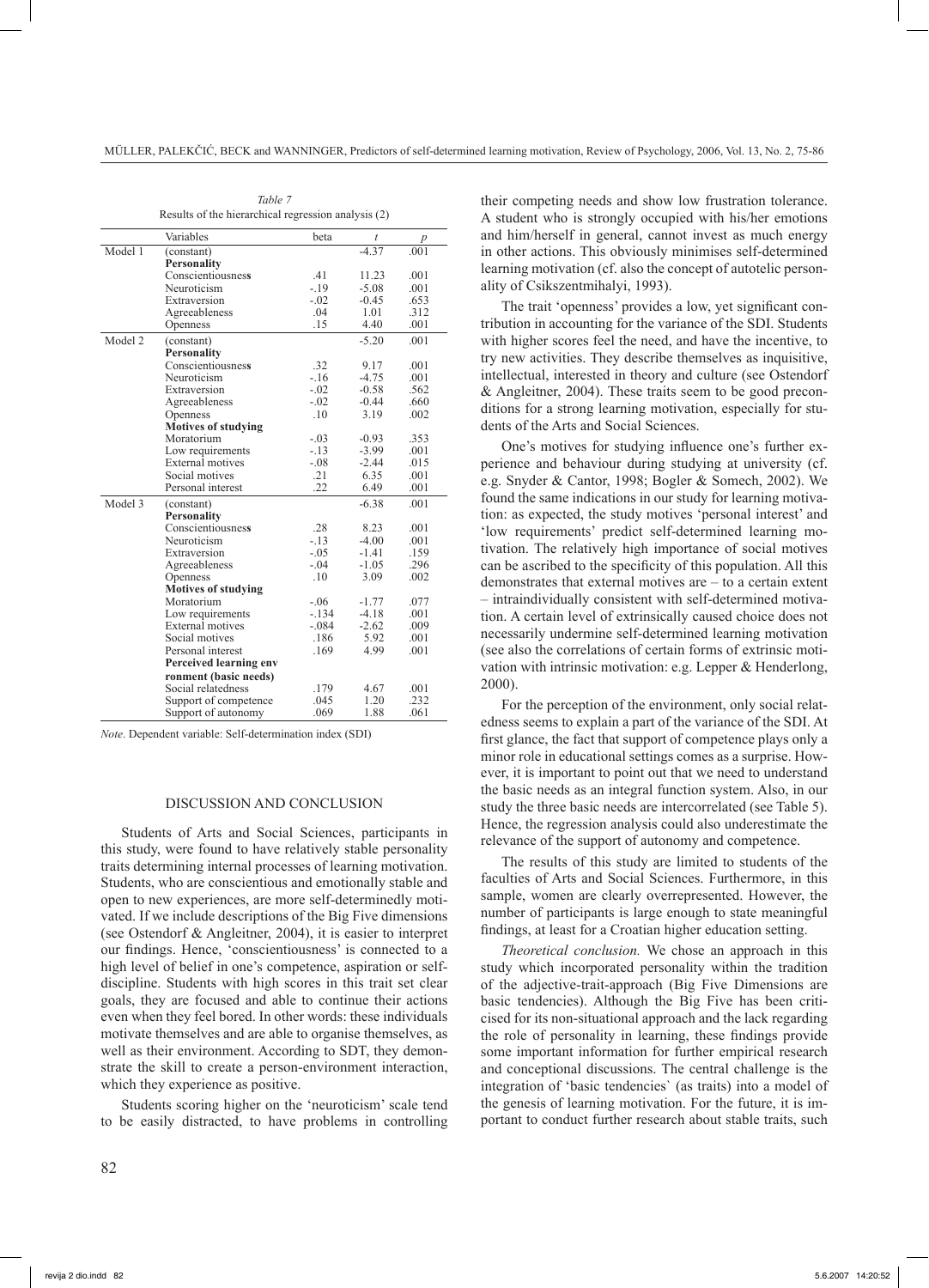as personality (non-specific situation aspects) and the motives to study (content specific aspects), as two important aspects of learning motivation. Another interesting issue for further research is the correlation between traits, motives and the perception of learning environments. In the sense of a person-environment fit, it is crucial to further investigate whether specific personality traits can be related to learning motivation in specific environments. It is also necessary to investigate whether personality traits of 'conscientiousness', 'openness' and 'neuroticism' are of relevance to learning motivation in other fields of study at university.

The relevance of relatively stable traits, such as personality, demonstrates that learning motivation is difficult to change. Indeed, from early adulthood on, personality traits are very stable. The stability of traits also limits a change in learning motivation. This is particularly the case in higher education, where the possibility to directly influence the learner is restricted. Hence, it is crucial to take a closer look at personality, at least in career counseling. As a first step, we need to gain information on the prognostic validity of specific personality and interest related profiles regarding experience and behaviour variables for students of different faculties. On the other hand, we should not miss-interpret our findings in the way that the learning environment is less important. If students perceive less social relatedness, less support of autonomy and competence, self-determined learning motivation will decrease.

#### REFERENCES

- Amabile, T. M. (1985). Motivation and creativity. Effect of motivational orientation on creative writers. *Journal of Personality and Social Psychology, 48*, 393-399.
- Barrick, M. R., & Mount, M. K. (1993). Autonomy as a moderator of the relationships between the Big Five personality dimensions and job performance. *Journal of Applied Psychology, 78*, 111-118.
- Black, A. E., & Deci, E. L. (2000). The effects of instructors' autonomy support and students' autonomous motivation on learning organic chemistry: A self-determination theory perspective. *Science Education, 84*, 740-756.
- Blickle, G. (1996). Personality traits, learning strategies, and performance. *European Journal of Personality*, *10*, 337-352.
- Bogler, R., & Somech, A. (2002). Motives to Study and Socialisation Tactics among University Students. *The Journal of Social Psychology*, *142*, 233-248.
- Costa, P. T., & McCrae, R. R. (1995). Domains and facets. Hierarchical personality assessment using the Revised NEO Personality Inventory. *Journal of Personality Assessment*, *64*, 21-50.
- Cote, J. E., & Levine, C. G. (2000). Attitude versus aptitude. Is intelligence or motivation more important for positive higher education outcomes? *Journal of Adolescent Research, 15*, 58-80.
- Crocker, J., Luhtanen, R., K., Cooper, L. M., & Bouvrette, A. (in press). Contingencies of self-worth on college students: Theory and measurement. *Journal of Personality and Social Psychology*.
- Csikszenmihalyi, M. (1993). *Flow. Das Geheimnis des Glücks [Flow – the psychology of optimal experience]*. Stuttgart: Klett.
- Deci, E. L., & Ryan, R. M. (1994). Promoting self-determinated education. *Scandinavian Journal of Educational Research, 38*, 3-14.
- Deci, E. L., & Ryan, R. M. (2002a). Overview of self-determination theory: An organismic dialectical perspective. In E. L. Deci & R. M. Ryan (Eds.), *Handbook of selfdetermination research* (pp. 3-33). Rochester: University of Rochester Press.
- Deci, E. L., & Ryan, M. R. (2002b). The paradox of achievement: The harder you push, the worse it gets. In J. Aronson (Ed.), *Improving academic achievement: Impact of psychological factors on education*. New York: Academic Press.
- De Fruyt, F., & Mervielde, I. (1996). Personality and interest as predictors of educational steaming and achievement. *European Journal of Psychology*, *10*, 405-425.
- De Raad, B., & Schouwenburg, H. C. (1996). Personality in learning and education: A review. *European Journal of Personality*, *10*, 303-336.
- Entwistle, N. (1988). Motivational factors in students approaches to learning. In R. R. Schmeck (Ed.), *Learning strategies and learning styles* (pp. 21-49). New York: Plenum.
- Entwistle, N., & Tait, H. (1996). *Approaches and study skills inventory of students. Centre for Research on Learning and Instruction*. University of Edinburgh.
- Fazey, D., & Fazey, J. (1998). Perspectives on motivation: The implications for effective learning in higher education. In S. Brown, S. Armstrong, & G. Thompson (Eds.), *Motivating students* (pp. 59-72). Kogan Page: Staff and Educational Development Association.
- Goldberg, L. R. (1999). International personality item pool: A scientific collaboratory for the development of advanced measures of personality and other individual differences [online]. Available: http://ipip.ori.org/new-NEODomainsKey.htm.
- Heckhausen, H. (1989). *Motivation und Handeln [Motivation and action]*; 2. Aufl. Berlin: Springer.
- Heise, E., Westermann, R., Spies, K., & Schiffler, A. (1997). Studieninteresse und berufliche Orientierungen als Determinanten der Studienzufriedenheit [Study interest and vocational orientations as determinants of study satisfaction]. *Zeitschrift für Pädagogische Psychologie, 11*, 123-132.
- Heublein, U., & Sommer, D. (2002). Studienanfänger 2000/2001: Fachinteresse und berufliche Möglichkeiten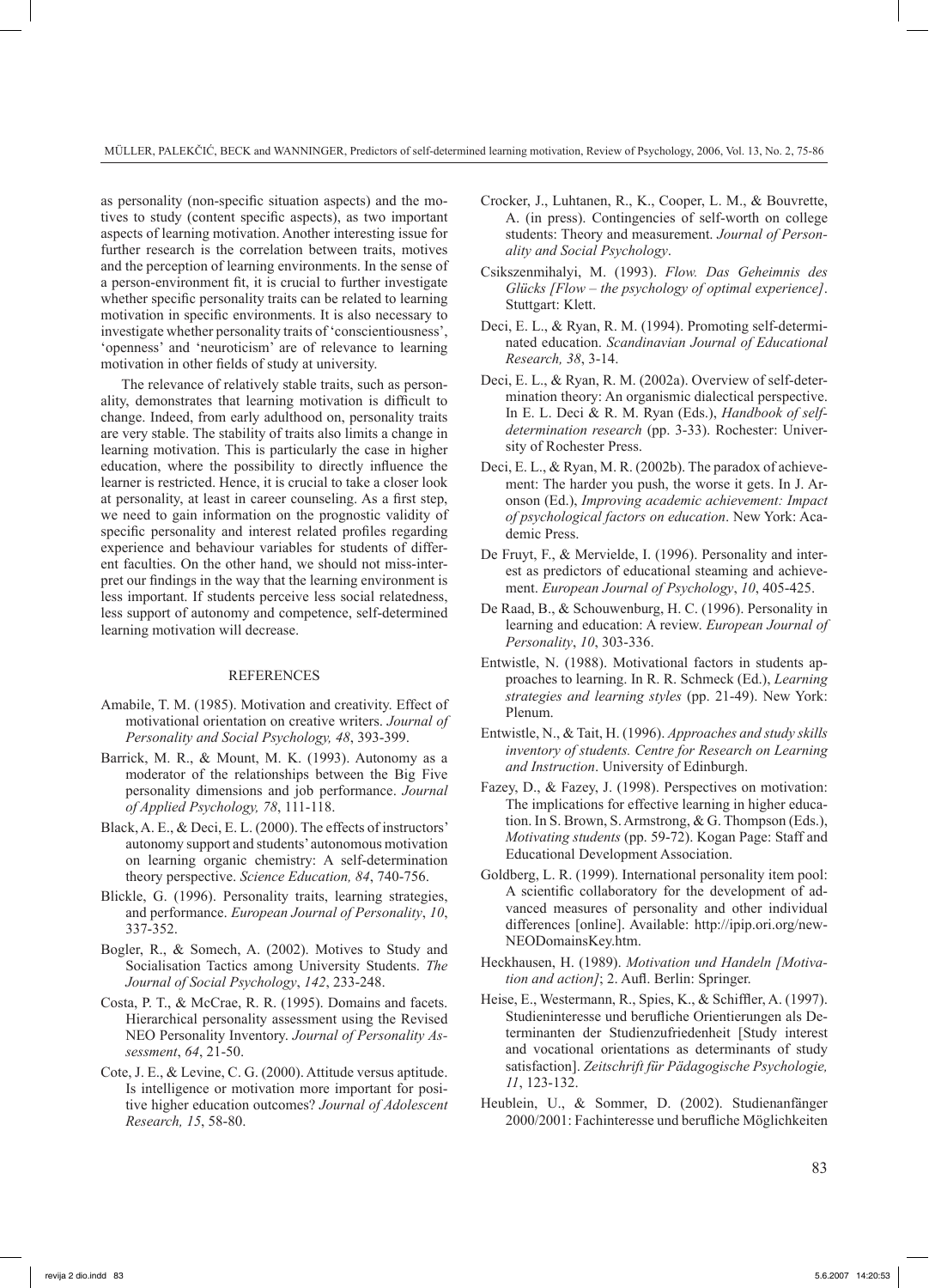bestimmen die Studienfachwahl [Study interest and job opportunities determine the choice of the field of study at university]. Bericht aus der Reihe Kurzinformationen A 2/2002 des Hochschul-Informations-Systems (HIS). Hannover: HIS Verlag.

- Hofstede, (2001). *Culture's consequences: Comparing values, behaviors, institutions and organizations across nations*. Thousand Oaks CA: Sage Publications.
- Kade, J., & Seiter, W. (1995). *Teilnahmemotive [Reason for choosing courses in further education]*. In REPORT 35: Literatur- und Forschungsbericht Weiterbildung [Literature and research report 'further education'], Deutsch Institut für Erwachsenenbildung: Frankfurt/M., pp. 29- 37.
- Krapp, A. (2002). An educational-psychological theory of interest and its relation to self-determination theory (SDT). In E. L. Deci, & R. M. Ryan (Eds.), *Handbook of self-determination research* (pp. 405-427). Rochester: University of Rochester Press.
- Krapp, A. (2005). Basic needs and the development of interest and intrinsic motivational orientations. [Special issue] *Learning and Instruction*, *15*, 381-395.
- Lepper, M., & Henderlong, J. (2000). Turning "Play" into "Work" and "Work" into "Play": 25 years of research on intrinsic versus extrinsic motivation. In C. Sansone, & J. M. Harackiewicz (Eds.), *Intrinsic and extrinsic motivation* (pp. 157-307). San Diego et al.: Academic Press.
- Levesque, C., Zuehlke, A. N., Stanek, L. R., & Ryan, R. M. (2004). Autonomy and competence in German and American university students: A comparative study based on the self-determination-theory. *Journal of Educational Psychology, 96*, 68-84.
- Lewalter, D. (2005). Emotionale Erlebnisqualitäten und Lernmotivation [Emotions and learning motivation]. *Zeitschrift für Pädagogik, 51*, 642-655.
- McCrae, R. R., Costa, P.T. (Jr), Ostendorf, F., Angleitner, A., Hřebičkovč, M., Avia, M. D., Sánz, J., Sanchez-Bernardos, M. L., Kusdil, M. E., Woodfield, R., Saunders, P. R., & Smith, P. B. (2000). Nature over nurture: temperament, personality, and life span development. *Journal of Personality and Social Psychology*, *78*, 173-186.
- Mayr, J. (2006, March). *Kompetenzentwicklung von LehrerInnen [Development of competences of teachers]*. Paper presented at the German Educational Research Association, Frankfurt a. M.
- Müller, F. H., & Louw, J. (2003, September). *Conditions of learning motivation and study interest.* Paper presented at the European Conference of Educational Research, Hamburg, Germany.
- Müller, F. H., Louw, J., & Müller, M. (2001). Why do they study? Study motives and study goals of South African psychology students. Unpublished paper. University of

the Federal Armed Forces Germany, Munich: Faculty of Education.

- Müller, F. H., & Palekčić, M. (2005a). Bedingungen und Auswirkungen selbstbestimmt motivierten Lernens bei kroatischen Hochschulstudenten [Conditions and effects of self-determined motivation of Croatian university students]. *Empirische Pädagogik, 19*, 134-165.
- Müller, F. H., & Palekčić, M. (2005b). Continuity of motivation in higher education. A three-year follow-up study. *Review of Psychology*, *12*, 31-43.
- Müller, F.H., Palekčić, M., & Radeka, I. (2006). Determinanten der Lernbereitschaft und der Leistung im Studium [Determinants of learning motivation and achievement in studies]. *Odgojne znanosti, 4,* 401-419.
- Ostendorf, F., & Angleitner, A. (2004). *NEO-PI-R: Persönlichkeitsinventar nach Costa und McCrae [NEO-PI-R Personality inventory of Costa and McCrae - appendix]*. Göttingen: Hogrefe.
- Patrick, B. C., Hisley, J., & Kempler, T. (2000). What's everybody so excited about? The effect of teacher enthusiasm on student intrinsic motivation and vitality. *The Journal of Experimental Education, 68*, 217-236.
- Pintrich, P. R., & Schunk, D. H. (1996). *Motivation in education: Theory, research and applications*. Englewood Cliffs: Prentice Hall.
- Prenzel, M. (1993). Autonomie und Motivation im Lernen Erwachsener [Autonomy and learning motivation of adults]. *Zeitschrift für Pädagogik, 93*, 239-253.
- Prenzel, M. (1996). Bedingungen für selbstbestimmt motiviertes und interessiertes Lernen im Studium [Conditions of self-determined and interest based learning in higher education]. In J. Lompscher, & H. Mandl (Eds.), *Lehrund Lernprobleme im Studium [Problems of instruction and learning in higher education]* (pp. 11–22). Bern: H. Huber.
- Prenzel, M., Kramer, K., & Drechsel, B. (2001). Selbstbestimmt motiviertes und interessiertes Lernen in der kaufmännischen Erstausbildung: Ergebnisse des Gesamtprojektes. [Self-determined and interest based learning in vocational education: results of the research project] In K. Beck, & V. Krumm (Eds.), *Lehren und Lernen in der beruflichen Erstausbildung [Teaching and learning in vocational education]* (pp. 37-61). Opladen: Leske + Budrich.
- Ramseier, E. (2001). Motivation to learn as an outcome and determining factor of learning at school. *European Journal of Psychology of Education 16*, 421-439.
- Reeve, J. (2002). Self-determination theory applied to educational settings. In E. L. Deci, & R. M. Ryan (Eds.), *Handbook of self-determination research* (pp. 184-203). Rochester: University of Rochester Press.
- Schiefele, U. (1996). *Motivation und Lernen mit Texten [Motivation and learning with texts]*. Göttingen: Hogrefe.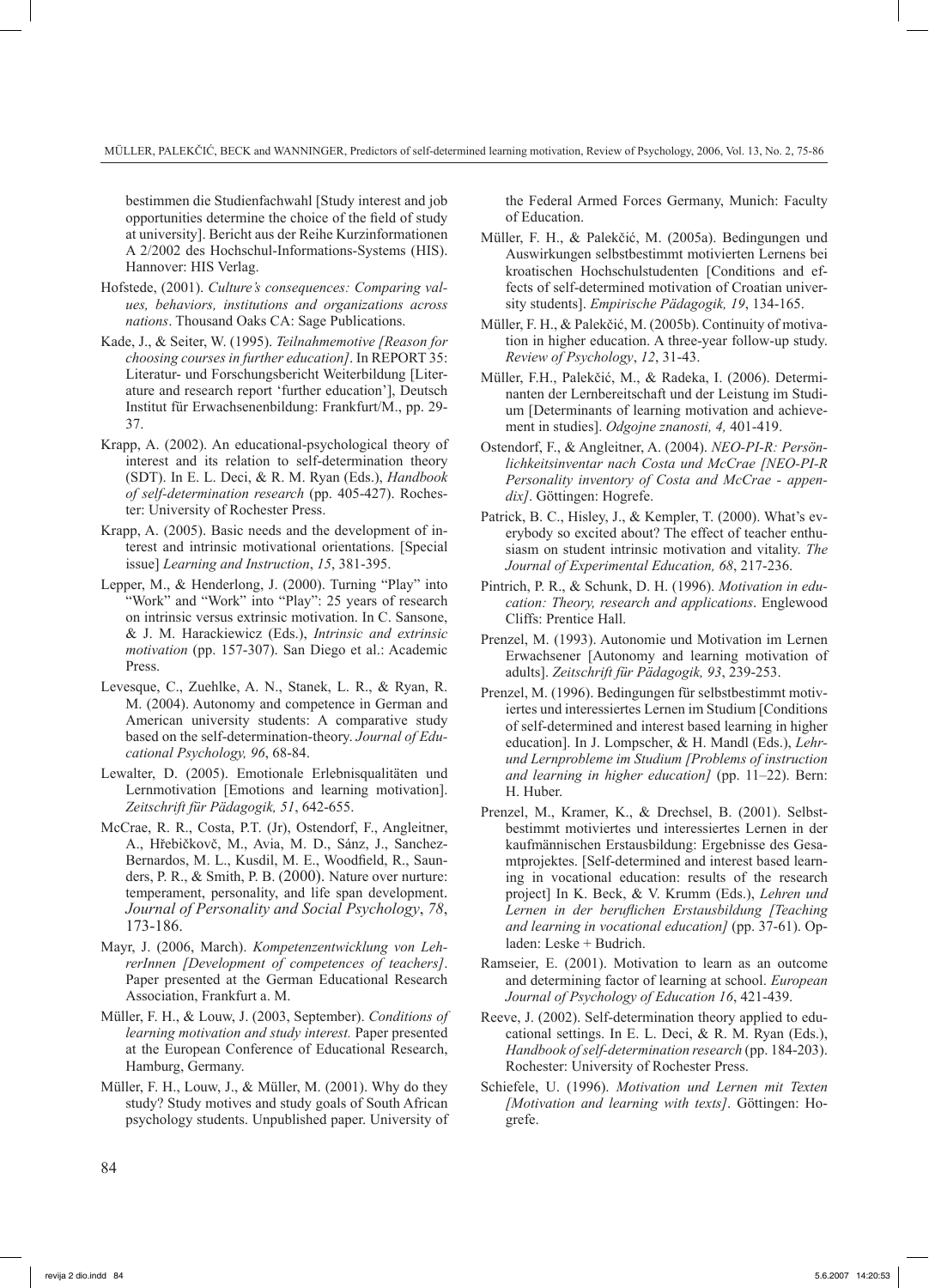- Schiefele, U., & Schreyer, I. (1994). Intrinsische Lernmotivation und Lernen [Intrinsic motivation and learning]. *Zeitschrift für Pädagogische Psychologie, 8*, 1-13.
- Sheldon, K. M., Ryan, M. R., Rawsthorne, L. J., & Ilardi, B. (1997). "Trait" self and "true" self: Cross-role variation in Big-Five personality traits and its relations with psychological authenticity and subjective well-being. *Journal of Personality and Social Psychology, 73*, 1380-1393.
- Snyder, R., & Cantor, N. (1998). Understanding personality and social behavior: A functionalist strategy. In D. T. Gilbert, S. T. Fiske, & G. Lindzey (Eds.), *The handbook of social psychology (4th ed.)* (Vol. 1, pp. 635-679). Boston: McGraw-Hill.
- Stark, R., & Mandl, H. (2000). Konzeptualisierung von Motivation und Motivierung im Kontext situierten Lernens [Conceptualizing of motivation and situated learning approach]. In U. Schiefele, & K.-P. Wild, (Eds.): *Interesse und Lernmotivation [Interest and learning motivation]* (pp. 95-116). Münster: Waxmann.
- Tobias, S. (1994). Interest, prior knowledge, and learning. *Review of Educational Research, 64*, 37-54.
- Urban, W. (1984). *Persönlichkeitsstruktur und Unterrichtskompetenz [Personality and competence to teach]*. Wien: Österreichischer Bundesverlag.
- Urban, W. (1992). Untersuchungen zur Prognostizierbarkeit der Berufszufriedenheit und Berufsbelastung bei österreichischen Hauptschullehrern [Determinates of job satisfaction and load in Austrian secondary school teachers]. *Empirische Pädagogik*, *6*, 131-148.
- Vallerand, R. J., Pelletier, L. G., Blais, M. R., Briere, N. M., Senecal, C., & Vallieres, E. F. (1992). The Academic Motivation scale. A measurement of intrinsic, extrinsic, and amotivation in education. *Educational and Psychological Measurement, 52*, 1003-1017.
- Williams, G. C., & Deci, E. L. (1998). The importance of supporting autonomy in medical education. *Annals of Internal Medicine, 129*, 303-308.
- Windolf, P. (1994). Selektion und Selbstselektion an deutschen Hochschulen. In L. Rosenstiel, T. Lang & E. Sigl (Eds.), *Fach- und Führungskräftenachwuchs finden und fördern* (pp. 39-70). Stuttgart: Schäffer + Preschel.

### APPENDIX: scales and items

Scaling: We presented a response format with 5 options for all items

1=is not the case at all;  $2=$  is hardly the case;  $3=$  is partly the case; 4=is rather the case; 5=is absolutely the case

### 1. Learning motivation:

#### Amotivation

- I often wonder what I am supposed to do at University
- I am very uncertain whether I have chosen the proper field of study
- I really feel I'm wasting my time in university

#### External regulation

- I have to force myself to learn
- Without pressure from outside I would do less
- I am learning primarily for the examinations

#### Introjected regulation

- I do my work otherwise I would have a guilty conscience
- I do my work, because it is the right and proper thing for a good student to do
- I have to give myself an inner push in order to study
- I must push myself in order to do the work in my studies

#### Identified regulation

- I am committed to my studies, because they are personally very important for me
- I really want to become more competent and to develop my skills further
- I am committed in my studies, because I want to realise the goals I set myself

#### Intrinsic motivation

- I really have great fun studying
- I really enjoy learning and working here
- I find that learning here is really exciting

#### 2. Motives to study:

I have choosen the field of study …

#### Moratorium

... because I want to gain other experiences before the routine of a job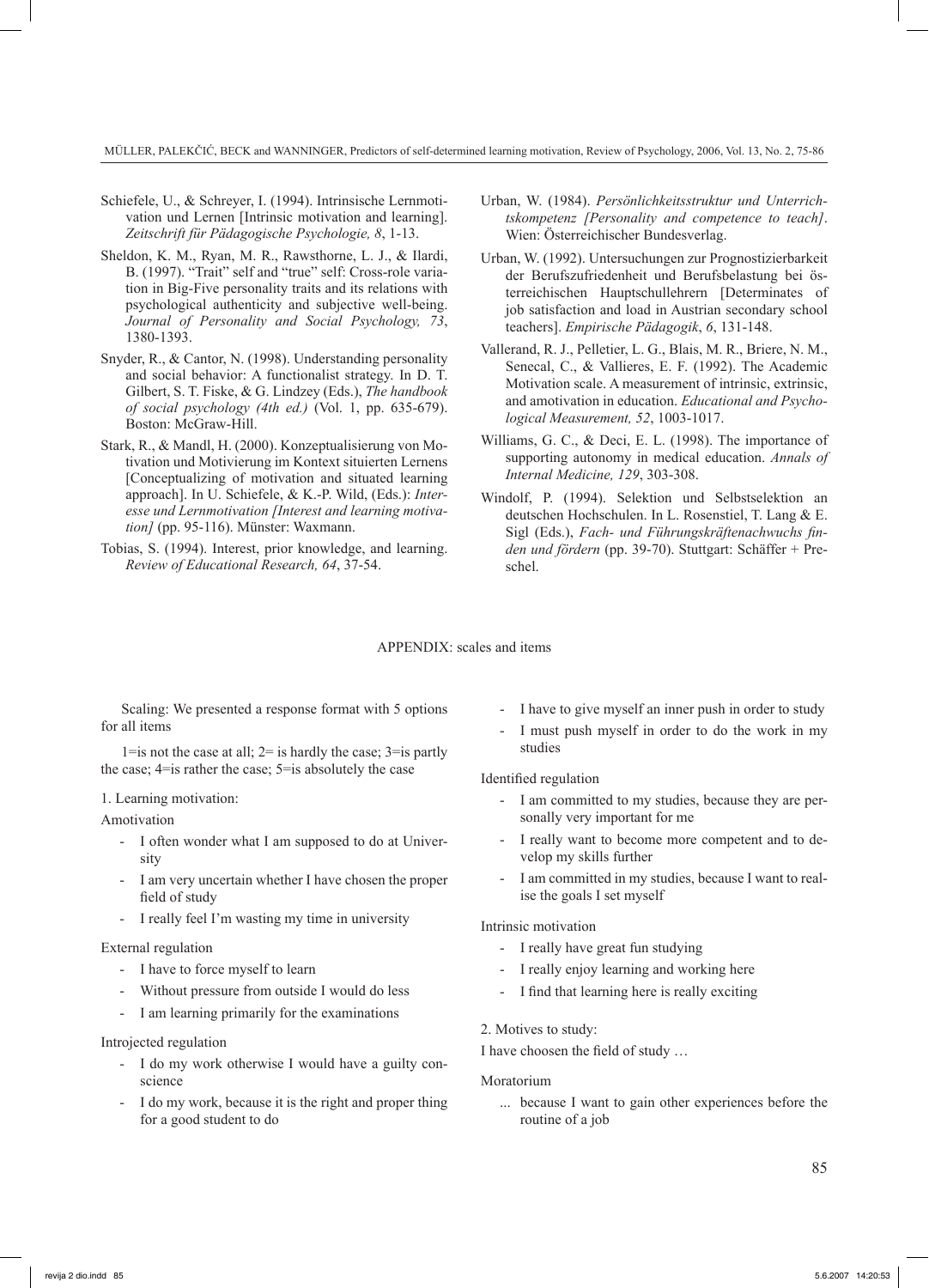- ... because I would like to gain time in order to obtain clarity
- because I like to be together with students

### Low requirements

- ... because the field of study has the reputation of not being too difficult
- … because the field of study is the lesser evil of the choices

# External motives

- ... because professional prospects of getting a job are good
- ... in order to obtain an executive professional position later
- ... in expectation of a good income

### Social motives

- ... in order to be able to contribute to social changes
- ... because my studies provided me with the possibility of helping other people

#### Personal interest

- ... because it corresponds to my talents and leanings
- ... because of a personal interest in the subject
- I'm very uncertain whether these studies are right for me (-)

## 3. Perceived learning environment:

#### Social relatedness

- I have the feeling of being accepted by my fellow students.
- I feel like a part of the department.
- I have a good rapport with the lecturers.
- I am taken seriously by the lecturers.

#### Support of autonomy

- Ideas and suggestions of the students are taken into account in the courses.
- In the courses, we are encouraged to bring our own ideas to the courses.
- It is possible to organise the studies in accordance with one's own ideas and interests.
- I'm giving the opportunity to deepen contents of personal interest.

#### Support of competence

- When questions arise, the lecturers give me accurate and academically competent advice.
- The advice provided by the lecturers is very helpful for my own learning process.
- In assessing my performance (speeches, seminar examinations, and exams) I am informed objectively

and constructive of what I might still improve (feedback).

In the courses, I am taught important theoretical knowledge.

### 4. Personality (Big Five)

#### **Openness**

- Believe in the importance of art
- Am not interested in abstract ideas (-)
- Avoid philosophical discussions (-)
- Do not enjoy going to art museums (-)
- Do not like art (-)

### Neuroticism

- Have frequent mood swings
- Am not easily bothered by things (-)
- Dislike myself
- Seldom feel blue (-)
- Panic easily
- Feel comfortable with myself (-)
- Am often down in the dumps
- Often feel blue

# Extraversion

- Am the life of the party
- Am skilled in handling social situations
- Make friends easily
- Know how to captivate people
- Keep in the background  $(-)$
- Do not talk a lot  $(-)$
- Feel comfortable around people
- Have little to say

# Agreeableness

- Respect others
- Insult people  $(-)$
- Believe that others have good intentions
- Accept people as they are
- Get back at others (-)
- Cut others to pieces (-)
- Have a good word for everyone

#### Conscientiousness

- Make plans and stick to them
- Do just enough work to get by
- Find it difficult to get down to work (-)
- Waste my time (-)
- Get chores done right away
- Shirk my duties (-)

86